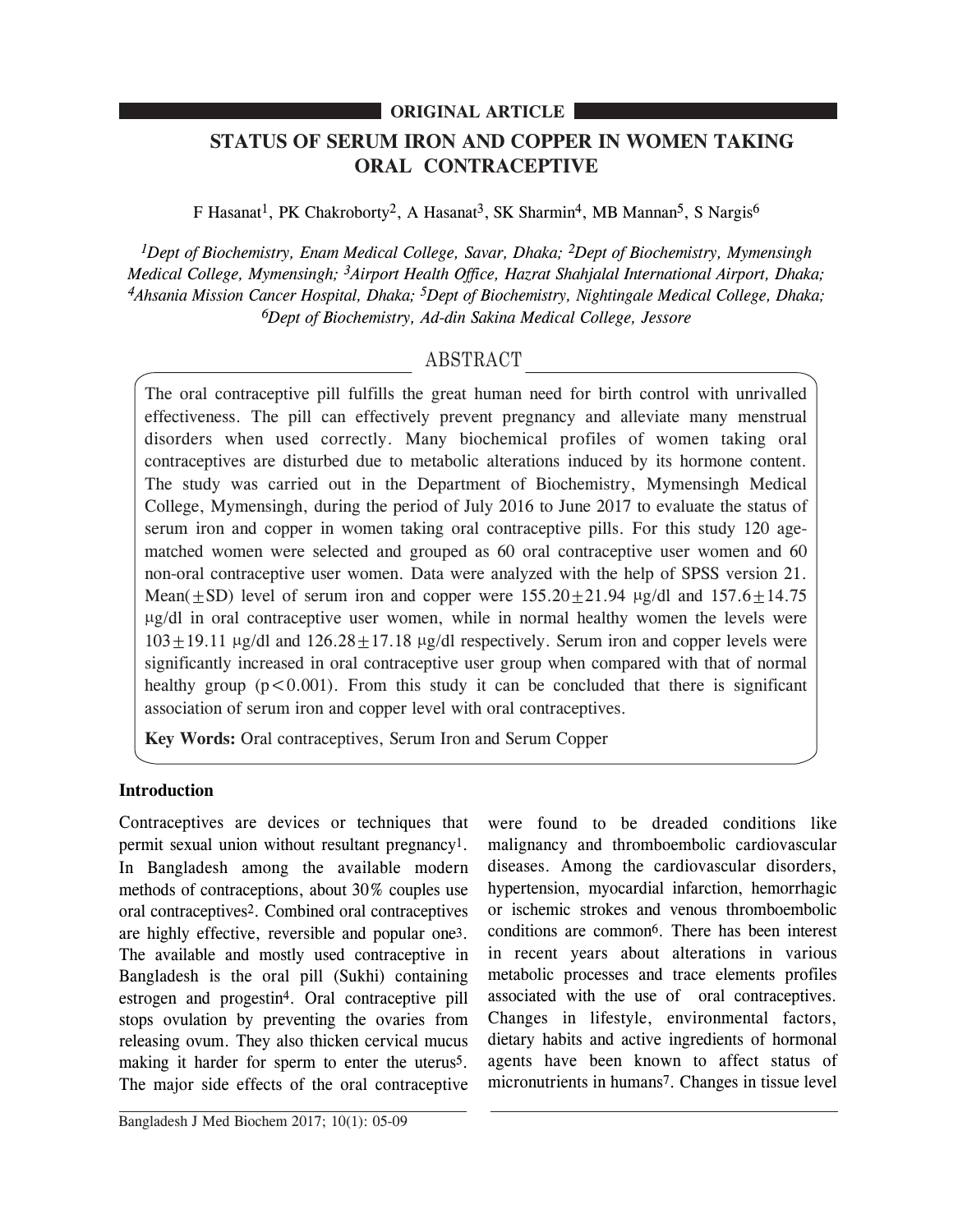Status of Serum Iron and Copper in Women Taking Oral 06

or bioavailability of those elements in oral contraceptive users could play a significant role in health and in the pathogenesis of some disorders such as cardiovascular complications, the aging process, and certain cancers8.

Iron is an essential element for almost all living organisms. About 65% of the iron in the body is bound with hemoglobin in red blood cells and 4% is bound with myoglobin molecules. Around 30% of the iron in the body is stored as ferritin or hemosiderin in spleen, bone marrow and liver. Oral contraceptive pill initiates changes in iron level in body9. Disorders of iron metabolism are among the most common diseases of human and encompass a broad spectrum of diseases with diverse clinical manifestations, ranging from anemia to iron overload, and possibly to neurodegenerative diseases10.

Copper is one of the important trace elements and it is an essential co-factor for enzymes involved in metabolic reactions, angiogenesis, oxygen transport and antioxidant protection, including catalase, superoxide dismutase (SOD) and cytochrome oxidase11. There is an association between use of OCP and increase absorption of copper, resulting in increase of serum copper concentration. Increased level of copper in individuals on oral contraceptives may be related to a saturation of ceruloplasmin or a reduction in plasma ceruloplasmin level. Excess level of circulating copper may have adverse effect on liver. Use of oral contraceptive pill has been associated with alteration of serum copper level, which may even lead to hepatolenticular degeneration<sup>12</sup>. So, the present study was carried out to see the effect OCP on serum iron and copper, excess of which may cause many metabolic derangements leading sometime to dire consequences. Findings of this study may create awareness among the clinicians and gynecologists in prescribing iron and copper supplement in women taking OCP for contraception and thus help them in better management of those cases.

#### **Materials and Methods**

This cross-sectional study was carried out in the Department of Biochemistry, Mymensingh Medical College, and the subjects were collected from the Model Family Planning Clinic of Mymensingh Medical College Hospital during the period of July 2016 to June 2017. For this 60 apparently healthy married women with age ranging from 20 to 35 years taking no hormonal contraceptives for at least one year were selected as controls (Group A) and age- matched 60 married women taking oral contraceptive pill at least for last 03 months were taken as cases (Group B). Subjects having systemic illness like diabetes mellitus, hypertension, tuberculosis, and kala-azar were excluded from the study. Subjects with obesity, taking hormonal contraceptive pill other than combined estrogenprogesterone preparation and subjects taking any drugs containing iron and copper for last 6 months were excluded. Informed written consent was taken from each study subject and ethical approval for the study was obtained from the Ethical Committee of Mymensingh Medical College and Hospital.

Height in meter, body weight in kilogram and blood pressure were measured and Body Mass Index (BMI) was calculated. Serum iron was measured by colorimetric method using the test kit. In this method serum iron liberated from its complex with transferrin by the action of surfactants at acid pH is reduced to  $Fe<sup>2+</sup>$  and reacts with batho-phenanthroline to produce a colored complex which is photometrically measured. Serum copper was estimated by colorimetric method with the 3,5-DiBr-PAESA stain in an acid solution (pH 4.7). In this method copper is released from the ceruloplasmin protein and reduced. Afterwards the cuprous ion reacts with the 3,5-DiBr-PAESA stain, and forms colored complex which is measurel photometrically at 582 nm. The color intensity is directly proportional to the copper ion concentration present in the sample.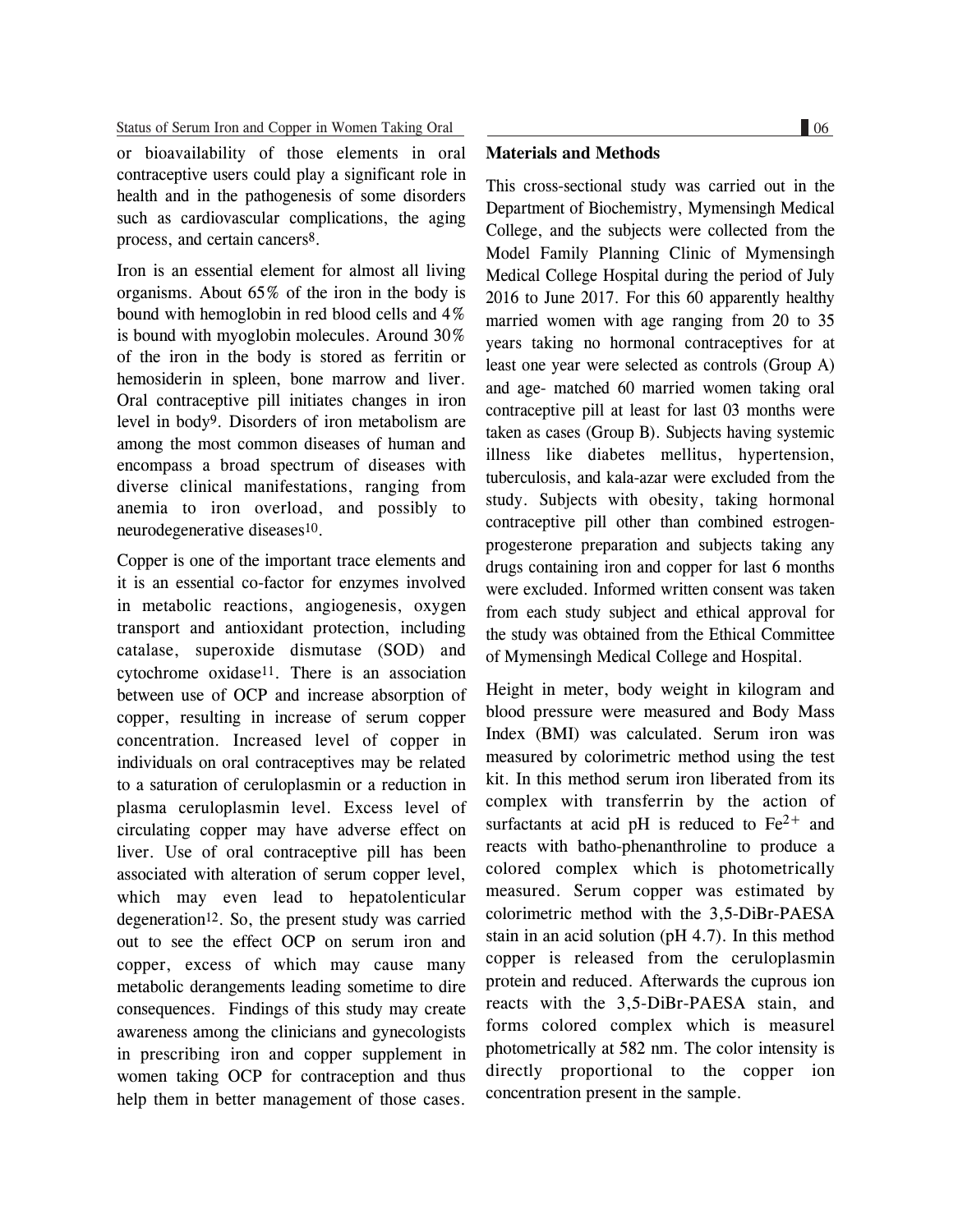07 Bangladesh J Med Biochem 2017; 10(1) F Hasanat, PK Chakroborty, A Hasanat et al

Data was analyzed with the help of SPSS version 21. Quantitative data were expressed as mean and standard deviation and comparison between groups was done by Student's unpaired 't' test.

### **Results**

In this study, mean $(\pm SD)$  age of controls (Gr-A) and cases (Gr-B) were  $28.00 \pm 4.50$  years and  $28.10 \pm 4.52$  years respectively, which showed no significant difference  $(p>0.05)$ . Mean  $(\pm SD)$  BMI of controls and cases were  $21.63 \pm 2.11$  and  $21.67 \pm 2.11$  respectively, which showed no significant difference  $(p > 0.05)$  (table-I).

**Table-I:** Demographic features of study subjects

| features      | Demographic Group-A (control) Group-B (case) p value<br>$Mean + SD$ | $Mean + SD$    |                       |
|---------------|---------------------------------------------------------------------|----------------|-----------------------|
| Age (years)   | $28.00 + 4.50$                                                      | $28.10 + 4.52$ | $0.904$ <sup>ns</sup> |
| BMI $(kg/m2)$ | $21.63 + 2.11$                                                      | $21.67 + 2.11$ | $1.000$ <sup>ns</sup> |

*Data was expressed as Mean±SD and comparison between groups was done by Student's unpaired 't' test. ns= not significant.*

Table-II shows the level of serum iron and copper in study subjects. The study revealed that mean( $+SD$ ) of serum iron level ( $\mu$ g/dl) in controls and cases were  $103+19.11$  and  $155.20+21.94$  respectively and it was significantly higher in cases  $(p < 0.001)$ compared to that of controls. Mean $(+SD)$  serum copper  $(\mu g/dl)$  was  $126.28+17.18$  and  $157.67 + 14.75$  in cases and controls respectively and it was significant in cases when compared with that of controls  $(p < 0.001)$ .

**Table-II:** Serum iron and copper levels of the

| study subjects                   |                                                         |                             |  |  |
|----------------------------------|---------------------------------------------------------|-----------------------------|--|--|
| <b>Biochemical</b><br>parameters | Group-A (control) Group-B (case) p value<br>$Mean + SD$ | $Mean + SD$                 |  |  |
| Iron $(\mu g/dl)$                | $103.43 + 19.11$                                        | $155.20 + 21.94 \le 0.001*$ |  |  |
| Copper $(\mu g/dl)$              | $126.28 + 17.18$                                        | $157.67 + 14.75 \le 0.001*$ |  |  |

*Data was expressed as mean Mean±SD and comparison between groups was done by Student's unpaired 't' test. \*= significant (p<0.05))*

#### **Discussion**

The oral contraceptive pill fulfills the great human need for birth control with unrivalled effectiveness13. The pill can effectively prevent pregnancy and alleviate menstrual disorder when used correctly14. Many biochemical parameters of women taking oral contraceptives are disturbed due to metabolic alterations induced by its hormone content. Researches had been continuing for many decades to explore risk versus benefits of different contraceptive methods. The present study was designed to observe some biochemical alterations in women taking combined oral contraceptives containing 30-µgm ethiny1 estradiol and 150-µgm levonorgestrel. Combined oral contraceptives (Sukhi) is the mostly used brand in rural community as it is distributed free of cost<sup>15</sup>. Therefore, metabolic alteration might be initiated earlier that go on silently without developing any overt clinical abnormality. On the contrary, long time use of hormones such as oral contraceptives can affect various metabolic pathways to such an extent that would cause detectable clinical abnormality16.

Iron is needed to make hemoglobin, the red colored substance in blood that carries oxygen. It has been argued that if less blood is lost each month, less blood needs to be manufactured. The combined oral contraceptive pills (COCPs) can increase the serum iron concentration by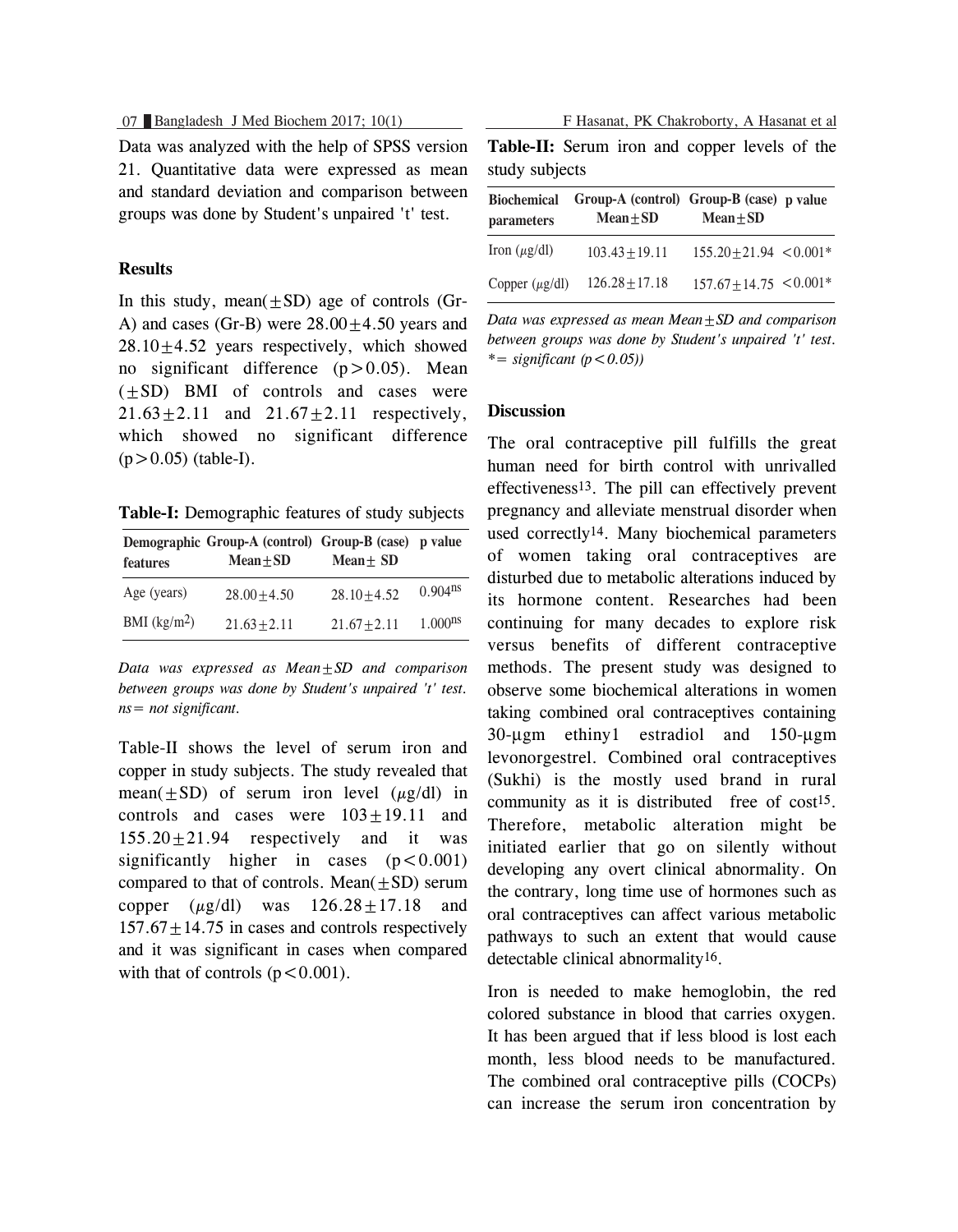#### Status of Serum Iron and Copper in Women Taking Oral

reducing the menstrual period to 3 to 4 days and reduce the amount of blood loss in each menstrual cycle. OCPs also reduces the endometrial thickness that shortens the menstrual period. Several studies showed that the estrogen can increase the hepatic synthesis of transferrin (iron transporter protein) that lead to increase in the serum iron level<sup>17</sup>. In many instances, it is not entirely clear whether the effects observed are due to progesterone or estrogen. The observations of Briggs and Stanifond (1969), suggest that the rise of serum iron and iron binding protein in women on OCPs is due to progestogenic rather than the estrogenic compound of the preparation. It could be interesting to know whether the increase in serum iron concentration with oral contraceptive drugs is due to an increased efficiency of iron absorption or due to increased mobilization of iron from tissue stores.

The mechanism by which contraceptive steroids bring about changes in serum copper levels is not clearly understood. Carruthers *et al.* (1966) suggested that estrogen-induced synthesis of ceruloplasmin in the liver is responsible for the increase in serum copper levels. The estrogen component is mainly responsible for the increased level of serum ceruloplasmin while progesterone causes a less drastic rise. Estrogen acts as an inducer for synthesis of ceruloplasmin RNA templates causing subsequent increase in synthesis of the protein. For this reason, the increase in ceruloplasmin level cause an increase in serum copper concentration<sup>17</sup>. Another report (Briggs and Briggs, 1971) suggested that though estrogen administration alone increased serum copper values significantly, but progesterone administration had also shown relatively weaker effect on raising serum copper levels.

The present study showed significant alteration in serum iron and copper levels in oral contraceptive users. This study was done within the context of the facilities available to us. Our

sample size was small due to limitation of time and fund. Considering the side effects, close biochemical monitoring and follow up must be emphasized for women on oral contraceptive.

It may be recommended to carry out a large scale prospective study with the application of modern sophisticated technology to elucidate alteration in biochemical parameters including other trace elements and organ function test which can give a conclusive decision.

#### **References**

- 1. Akinloye O, Adebayo TO, Oguntibej O, Oparinde DP, Ogunyemi DP. Effects of contraceptives on serum trace elements, calcium and phosphorus levels. **West Ind Med J** 2011; **60:** 308-315.
- 2. Reatfield PK and Kamal N. Population and Family Planning in Bangladesh. **J Pak Med Assoc** 2013; **63(4):** 73-82.
- 3. Nziavake MHL. Update on hormonal contraception. **Cleveland Clin J Med** 2007; **74(3):** 186-198.
- 4. Hollander D. Bangladeshi women weigh variety of factors when choosing a contraceptive. **Int Fam Plan Perspect** 2003; **29:** 1-3.
- 5. Kumar, Pratap and Malhotra.**'Jeffcoate's Principle of Gynaecology'** 7th edn, Jaypee Brothers Medical Publishers Ltd, Kolkata, India. 2008; pp.798-809.
- 6. Obisesan KA, Adenaike FA, Okunola MA and Adenaike AA. Effects of oral contraceptives on total serum protein, albumins, globulins and cholesterol levels in Ibandan, Nigeria. **WAJM** 2002; **21:** 3.
- 7. Fallah S, Sani FV, Furoozrai M. Effect of contraceptive pill on the selenium and zinc status of healthy subjects. **Contracept** 2009; **80:** 40-43.
- 8. Olaniyan DA, Taylor S. Vitamin and antioxidant: The body fluid is not water. **Nig Med J** 2004; **16:** 20-31.

 $\Box$ 08